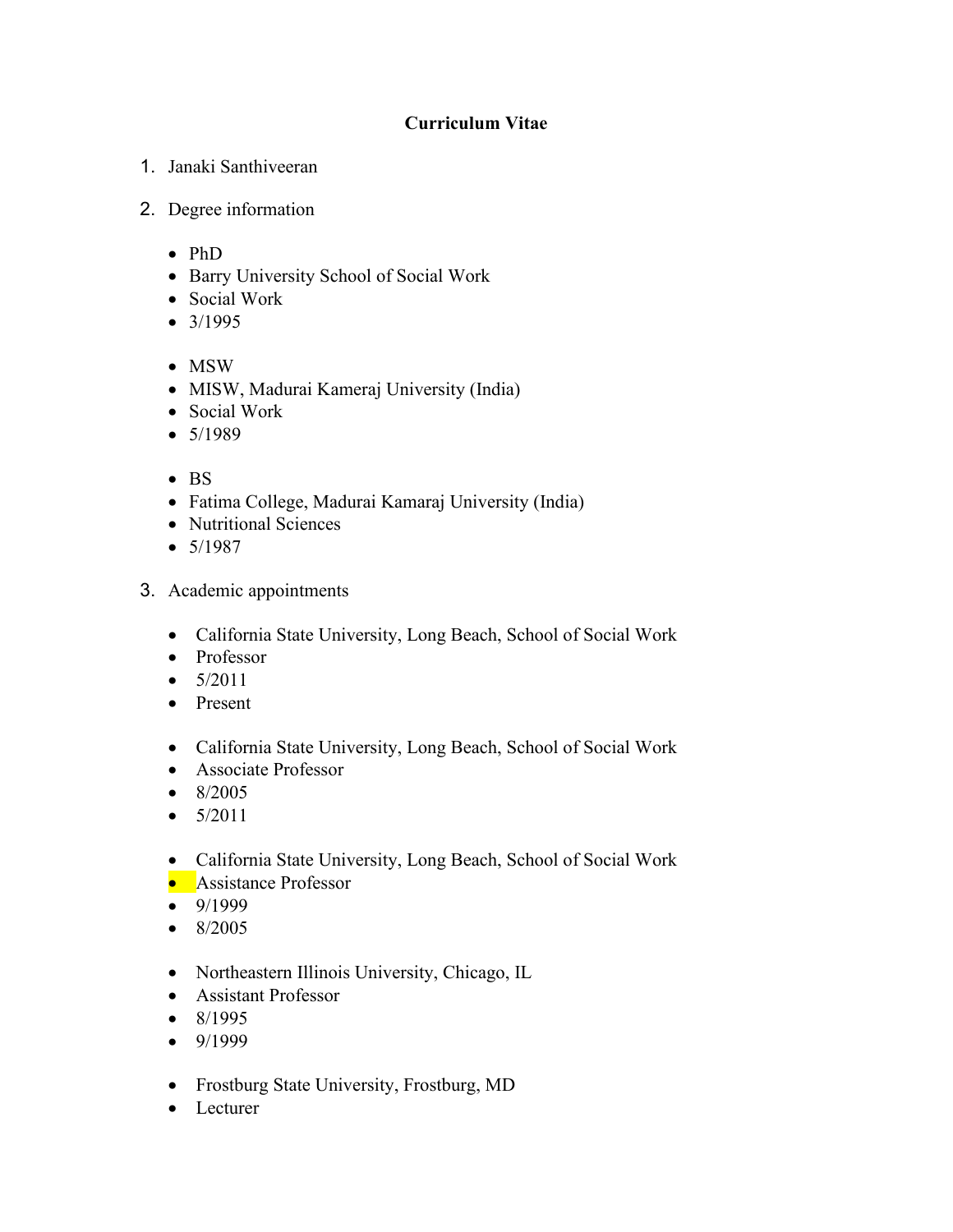- $\bullet$  1/1995
- $5/1995$
- Barry University, Miami Shores, FL
- Adjunct Professor
- $\bullet$  11/1993
- $-12/1994$

4. Professional post-baccalaureate and post-master's social work experience

Employee Assistance Program, Broward County Hospital Program Evaluator Ft Lauderdale, FL 08/1994 03/1995

North Miami Foundation Senior Citizen's Services, North Miami, FL Social Worker 02/1993 12/1994

Christian Children's Fund Project, Madurai, India Program Coordinator 05/1989 12/1992

5. List Your Current Professional, Academic, Community-Related, And Scientific Memberships

Member, International Association of Social Work with Groups

6. List Your Community Service Responsibilities and Activities for the Last 3 Years

Secretary (2017-19), PTSA, University High School Historian (2014-16), PTA, Rancho Middle School Juror (2003-Present), Orange County Science and Engineering Fair, Costa Mesa, CA Juror (2013-2016), State Science Fair, CA. Foreign Examiner and Research Consultant (2003-Present), Ph.D. Dissertation/Thesis. Madurai Kamaraj University, India. Research Consultant (2014-Present), Ph.D. Dissertation/Thesis. University of Mysore, India. Research Consultant (2014-15), Ph.D. Dissertation/Thesis. Madras University, India.

Program Consultant (2015-present). Community Development Projects and NGO's.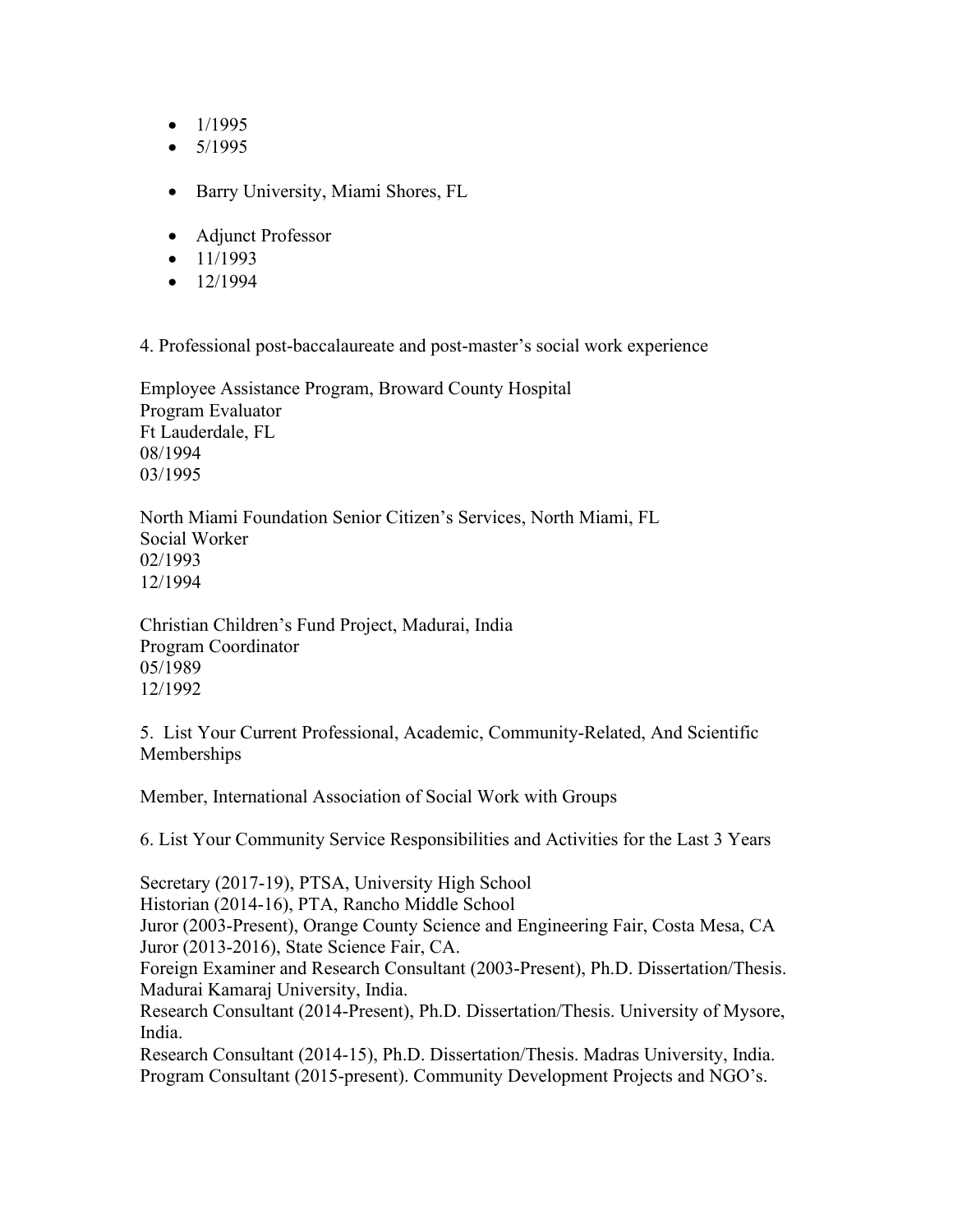7. List Special Awards, Fellowships, Grants, or any Other Recognition You have Received During the Last 3 Years

Expert Interview for the article "Tech-Savvy Social Work—Meeting the Digital Demand", Social Work Today (Magazine), Vol 9, No 4, Page 12.

Book Reviewer (2010 – Present), Pearson Higher Education.

Editorial Board Member/Reviewer (2009-Present), Journal of Family Social Work.

Reviewer (2010-Present), Social Work in Mental Health.

Reviewer (2010-Present), Social Work in Health Care.

Reviewer (2010-Present), Children and Family Social Work.

Reviewer (2014-Present), Early Childhood Research Quarterly.

Reviewer (2010-Present), Substance Abuse Journal.

SCAC/RSCA Awards, Spring 2012, 2014, 2015, 2016, & 2017; Fall 2014 & 2015.

Sabbatical (Fall 2016 & Spring 2009).

8. List Your Professional Presentations Presented During the Last 5 Years.

**Santhiveeran, J.** (Feb 24, 2020). Determinants of Civic & Political Participation of Asian American Electorates. The 23<sup>rd</sup> Annual American Association of Behavioral and Social Sciences (AABSS) Conference Las Vegas, NV. [https://drive.google.com/file/d/114zvyabwRnDY1u\\_hxi-AwokGP--7XANc/view](https://drive.google.com/file/d/114zvyabwRnDY1u_hxi-AwokGP--7XANc/view)

- Lee, S., & **Santhiveeran, J.** (Feb 25, 2020). Social Status and Psychological Distress Among East Asians. The 23<sup>rd</sup> AABSS Conference Las Vegas, NV.
- Dodds, C., & **Santhiveeran, J.** (Feb 24, 2020). Extending California's Extended Foster Care Program. The 23rd AABSS Conference Las Vegas, NV.
- Garcia Tovar, M., & **Santhiveeran, J.** (Feb 24, 2020). Physical and mental well-being of Insulin and Non-Insulin Dependent Adults with Diabetes. The 23rd AABSS Conference Las Vegas, NV.

Tarazon, E., & **Santhiveeran, J.** (Feb 24, 2020). The Unraveling of Health Care Disarray and Emergency Department Usage. The 23<sup>rd</sup> AABSS Conference Las Vegas, NV.

- Madrigal, V., & **Santhiveeran, J.** (Feb 24, 2020). Influence of Biopsychological Factors, Health Care Usage, & Discrimination on Health Outcomes: A Study of Spanish Monolingual Hispanic Adults. The 23<sup>rd</sup> AABSS Conference Las Vegas, NV.
- **Santhiveeran, J.** (Feb 24, 2019). Obesity and Mammogram Screening Among Women. Paper Presentation. The 23<sup>rd</sup> AABSS Conference Las Vegas, NV.
- **Santhiveeran, J.\*** (Feb 25, 2019). How Facebook/Twitter Use Predicts Voting Behavior: Results of a National Survey of Voters. *Poster.* The 22nd AABSS Conf. Las Vegas, NV.
- Santhiveeran, J. (Feb 26, 2019). Obesity and Mammogram Screening Among Women. Paper Presentation. The 22<sup>nd</sup> Annual American Association of Behavioral and Social Sciences (AABSS) Conference Las Vegas, NV.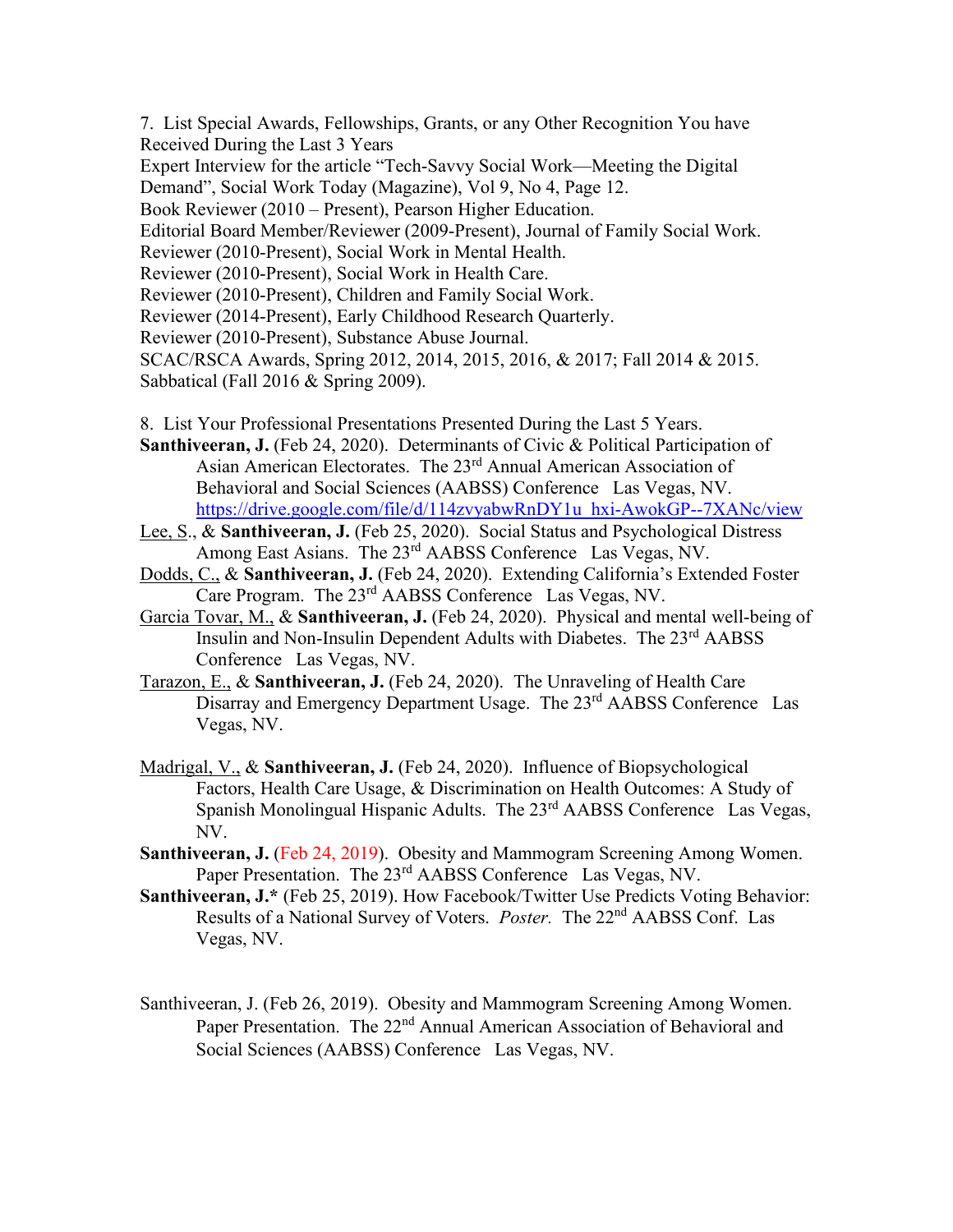- Santhiveeran, J. (Feb 25, 2019). How Facebook/Twitter Use Predicts Voting Behavior: Results of a National Survey of Voters. Poster. The 22<sup>nd</sup> AABSS Conf. Las Vegas, NV.
- Tabel, B. & Santhiveeran, J. (Feb 25, 2019). Social Engagement and Perceived Disarray in Healthcare among Asian Americans. Poster. The 22<sup>nd</sup> AABSS Conf. Las Vegas, NV.
- Lohay, D. & Santhiveeran, J. (Feb 26, 2019). The Complex Effects of Food Insecurity on the Health and Well-Being of Individuals Accessing Welfare in California. Paper Presentation. The 22<sup>nd</sup> AABSS Conf. Las Vegas, NV.
- Santhiveeran, J., Dougherty, M., & Sanchez, D. (Feb 26, 2019). Surveillance Epidemiology and End Results (SEER) and Gender Neutral (Lung) Cancer. Poster. The 22<sup>nd</sup> AABSS Conf. Las Vegas, NV.
- Farias, K. & Santhiveeran, J. (Feb 26, 2019). Differences and Inequalities in the Disease Management of Diabetes: Insights from a Descriptive Study. Paper Presentation. The 22<sup>nd</sup> AABSS Conf. Las Vegas, NV.
- Eliza, K. & Santhiveeran, J. (Feb 25, 2019). Self-Efficacy, Motivation, and Empowerment in Job Attainment and Maintenance: A Training Curriculum. Paper Presentation. The 22<sup>nd</sup> AABSS Conf. Las Vegas, NV.
- Illagan, B. & Santhiveeran, J. (Feb 25, 2019). Could Immigration Exacerbate Hidden Ethnic Health Disparities among Chinese, Japanese, Koreans, Filipinos, and Vietnamese? Paper Presentation. Paper Presentation. The 22<sup>nd</sup> AABSS Conf. Las Vegas, NV.
- Jackson, G. & Santhiveeran, J. (Feb 26, 2019). Factors that affect the Provider-Patient Relationship among Women in California. Paper. The 22nd AABSS. Las Vegas, NV.
- Santhiveeran, J. (Feb 27, 2018). Assessment of Poverty in Relation to Overweight and Obesity Among Veteran and Non-veteran Women. Paper. The 21<sup>st</sup> AABSS. Las Vegas, NV.
- Hill, J., & Santhiveeran, J. (Feb 26, 2018). Marijuana Use, Prescription Medication Misuse, & Suicidality among African American Adol. Paper. The 21<sup>st</sup> AABSS. Las Vegas, NV.
- Fernandez, K., & Santhiveeran, J. (Feb 27, 2018). Utilization of Emergency Department Services by Homeless Individuals from California: A Quantitative Study. Poster. The 21<sup>st</sup> AABSS Conf. Las Vegas, NV.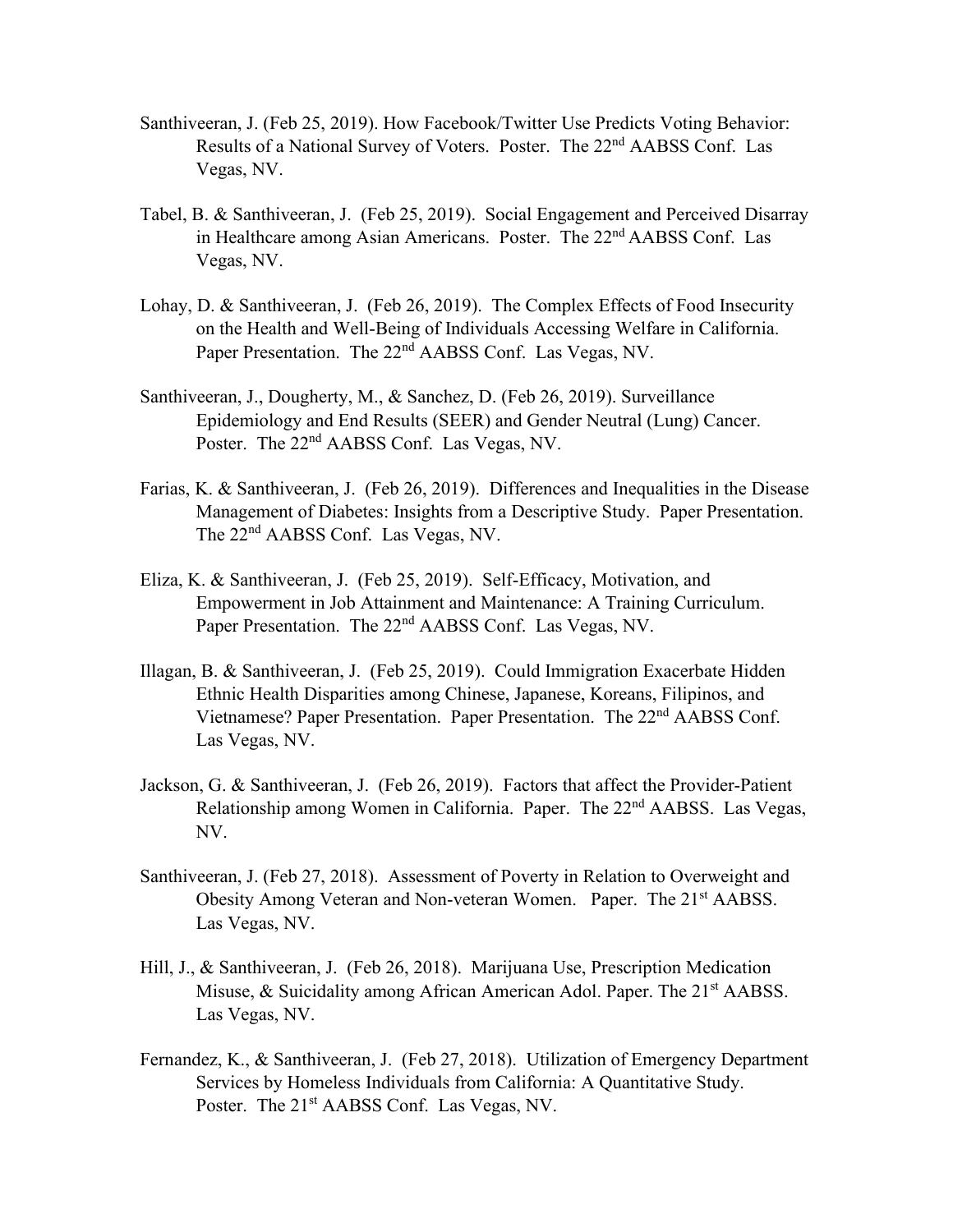- Flores, R., & Santhiveeran, J. (Feb 26, 2018). Is there a case for Juvenile Immigration Policy? A Critical Survey. Paper Presentation. The 21<sup>st</sup> AABSS Conf. Las Vegas, NV.
- Delgado, C., & Santhiveeran, J. (Feb 27, 2018). Increasing Academic Success for Young Males of Color: A Grant Proposal. Paper Presentation. The 21<sup>st</sup> AABSS. Las Vegas, NV.
- Le, T., & Santhiveeran, J. (Feb 1, 2017). The Effects of Gambling on the Perceived Social Support and Financial Wellbeing of Family Members: A Quant. Study. Paper Presentation. The 20<sup>th</sup> AABSS Conf. Las Vegas, NV.
- Godinez, B. & Santhiveeran, J. (Feb 1, 2017). How Psychological Distress and Citizenship Status are Associated with Ext. and Internalizing Behr. of Latino Adolescents. Paper Presentation. The 20<sup>th</sup> AABSS Conf. Las Vegas, NV.
- Sarinana,A. & Santhiveeran,J.(Feb 1, 2017). Cognitive Development among Preschoolers. Paper Presentation. The 20<sup>th</sup> AABSS Conf. Las Vegas, NV.
- Santhiveeran, J. (Feb 2, 2017). Disparities in Health Hardships between Obese and Non-Obese Women Veterans. Paper Presentation. The 20<sup>th</sup> AABSS Conf. Las Vegas, NV.
- Avila, M. & Santhiveeran, J. (Feb 1, 2017). Delay in Health Care for the Hispanic Population in California. The 20<sup>th</sup> AABSS Conf. Poster. Las Vegas, NV.
- Magana, C., & Santhiveeran, J. (Feb 2, 2017). Stress and Self-Efficacy among Latino Immigrant Parents. Poster. The 20<sup>th</sup> AABSS Conf. Las Vegas, NV.
- Santhiveeran, J. (Feb 2, 2016). Disparities in Health Hardships between Obese and Non-Obese Women Veterans. The 19th Annual American Association of Behavioral and Social Sciences Conference. Las Vegas, NV.
- Sarinana, C., & Santhiveeran, J. (Feb 2, 2016). Cognitive Development among Preschoolers. The 19<sup>th</sup> Annual American Association of Behavioral and Social Sciences Conference. Las Vegas, NV.
- Santhiveeran, J. (2015). Law and Ethics Workshop. 6 hours. Continuing Education Workshop, School of Social Work, CSULB.
- Santhiveeran, J. (2013). Cross cultural interactions. Dr. Kleinpeter's Practice Class. CSULB.
- Santhiveeran, J. (2012). Indian Culture and Arranged Marriage. Dr. Lee's HBSE Class. CSULB.
- 9. List Your Professional Publications in the Last 5 Years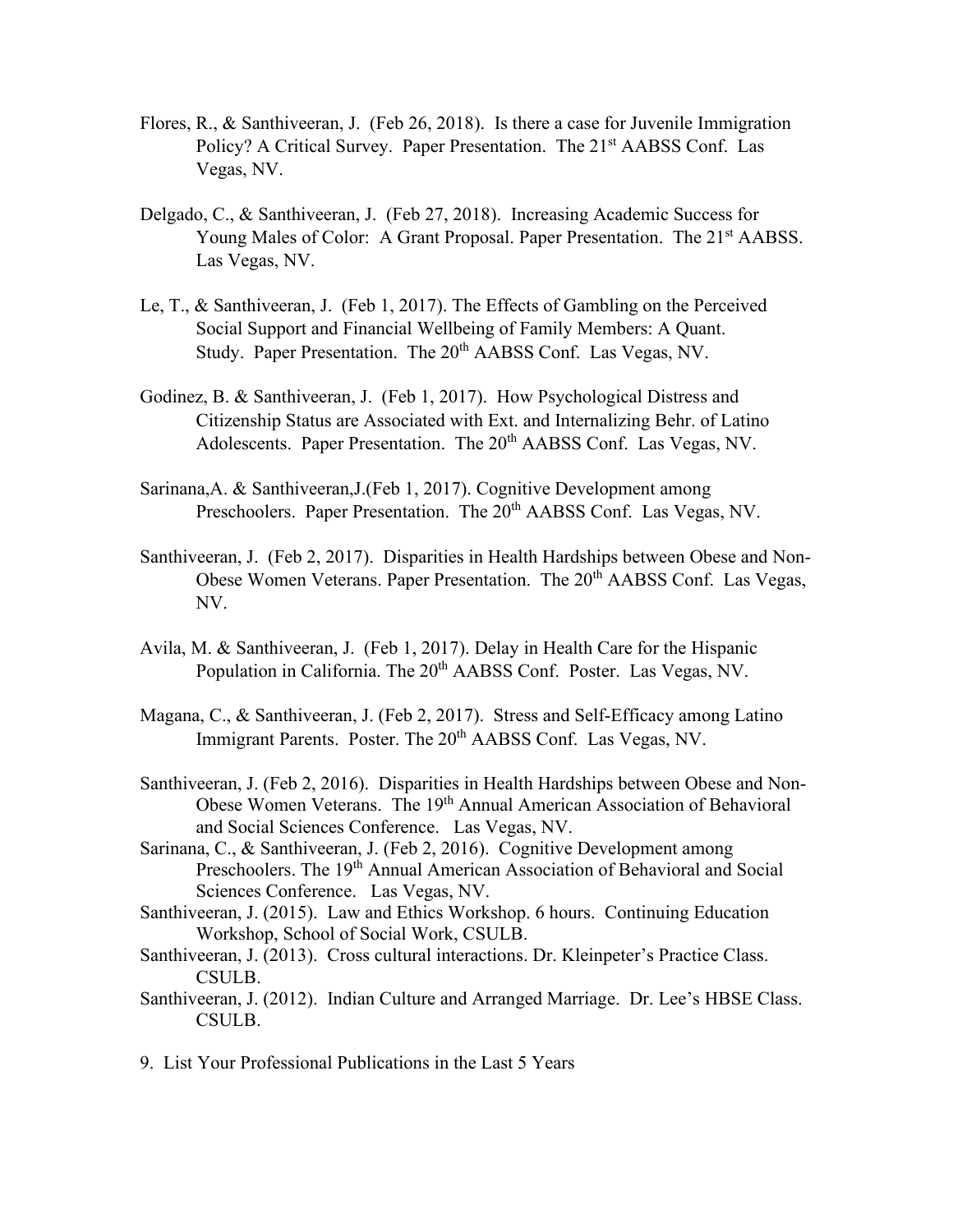- **Santhiveeran, J** (2019 In Print). American Voters' Use of Social Media and their Support for the 2016 Presidential Candidates. *American International Journal of Humanities and Social Science, 5*(4)*.*
- **Santhiveeran, J** (2018). The Influence of Obesity and Sociodemographic Factors on Health Hardships among Women Veterans. *Social Work in Health Care, 58*(5), 459-470.
- **Santhiveeran, J** (2018). Patterns of Use of Mammography among Women by Body Weight. *American International Journal of Humanities and Social Science, 4(5), 15-24.*
- Cedeno-Moreno, M., & **Santhiveeran, Ph.D**. (2018). Is Health Care Discrimination Distressing? A Quantitative Study of Latino Adults. *International Journal of Education and Human Development, 4*(5), 33-41.
- Mayorga, Y., & **Santhiveeran, J.** *(2018). What do we know about Psychological Distress of Latino Veterans in California? NASW CA News, 44* (9) [https://naswcanews.org/what-do-we-know-about-the-psychological-distress-of](https://naswcanews.org/what-do-we-know-about-the-psychological-distress-of-latino-veterans-in-california/)[latino-veterans-in-california/](https://naswcanews.org/what-do-we-know-about-the-psychological-distress-of-latino-veterans-in-california/)
- Santhiveeran, J. (March 2012). Gender Fairness—An American Value for Economic Growth: Analysis of 2012 President's Address. NASW CA News(magazine) Vol 38, No. 6. Page 12.

[http://c.ymcdn.com/sites/www.naswca.org/resource/resmgr/imported/NASW\\_201](http://c.ymcdn.com/sites/www.naswca.org/resource/resmgr/imported/NASW_2012_3_newsletter.pdf) [2\\_3\\_newsletter.pdf](http://c.ymcdn.com/sites/www.naswca.org/resource/resmgr/imported/NASW_2012_3_newsletter.pdf)

Santhiveeran, J. (Apr 2012). Obama on Jobs and Employment. NASW CA News(magazine) Vol 38, No. 7. Page 21. [http://c.ymcdn.com/sites/www.naswca.org/resource/resmgr/imported/NASW\\_201](http://c.ymcdn.com/sites/www.naswca.org/resource/resmgr/imported/NASW_2012_4_newsletter.pdf) [2\\_4\\_newsletter.pdf](http://c.ymcdn.com/sites/www.naswca.org/resource/resmgr/imported/NASW_2012_4_newsletter.pdf)

Other Publications:

- Santhiveeran, J. (2019). Eight CSULB Students Presented Peer-Reviewed Papers at International Conference. *NASW CA News, 45*(5). [https://naswcanews.org/eight](https://naswcanews.org/eight-csulb-students-presented-peer-reviewed-papers-at-international-conference/)[csulb-students-presented-peer-reviewed-papers-at-international-conference/](https://naswcanews.org/eight-csulb-students-presented-peer-reviewed-papers-at-international-conference/)
- Santhiveeran, J. (2018). CSULB Students Present Peer-Reviewed Scholarly Papers at 21<sup>st</sup> AABSS. *NASW CA News, 44(3)*[.https://naswcanews.org/csulb-students-present](https://naswcanews.org/csulb-students-present-peer-reviewed-scholarly-papers-at-21st-aabss/)[peer-reviewed-scholarly-papers-at-21st-aabss/](https://naswcanews.org/csulb-students-present-peer-reviewed-scholarly-papers-at-21st-aabss/)
- Santhiveeran, J. (2016). Five MSW Students Honored for Thesis in Las Vegas. *NASW CA News 42(2)* [http://naswcanews.org/five-msw-students-honored-for-thesis-in](http://naswcanews.org/five-msw-students-honored-for-thesis-in-las-vegas/)[las-vegas/](http://naswcanews.org/five-msw-students-honored-for-thesis-in-las-vegas/)